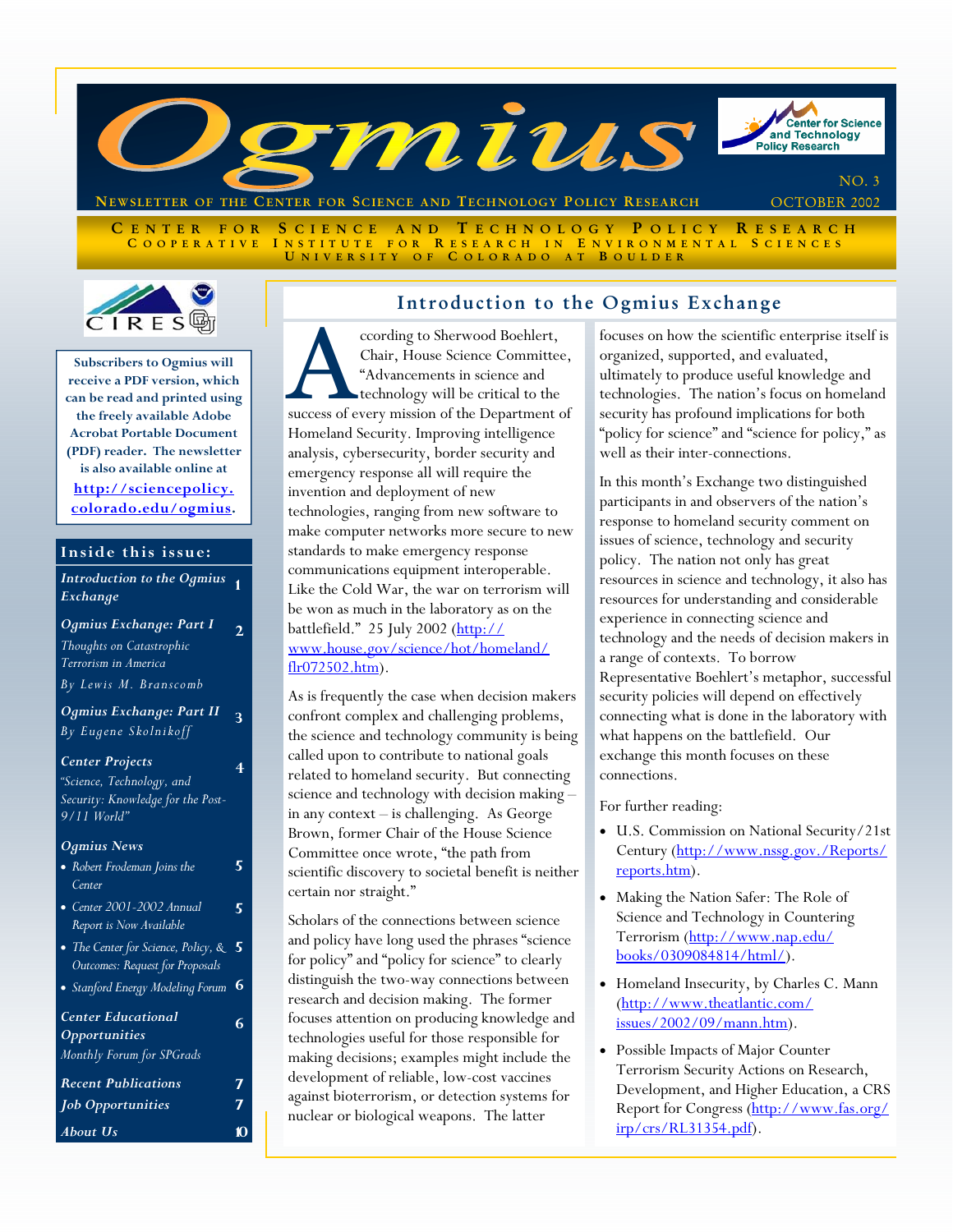### Ogmius Exchange: Part I *Thoughts on Catastrophic Terrorism in America Lewis M. Branscomb*

The seven questions I am most often asked by fellow<br>citizens and the media about the threat of catastroph<br>terrorism are:<br>What is the single most important message you citizens and the media about the threat of catastrophic terrorism are:

- **What is the single most important message you have for us?**
- **Is the government going to protect us, as it does in wartime?**
- **Is there a solution that does make us safe?**
- **Why are we so vulnerable?**
- **What can we do to make the nation safer?**
- **Who is responsible for making us safer?**
- **Will we have to give up our civil liberties and become a police state to root out the terrorists?**

Here are my personal answers:

We will not be safe so long as there are terrorists bent on massive destruction in the U.S., but technology, correctly developed and deployed, can make the nation safer. Technology cannot make us safe.

The government is only beginning to shift from a Cold War approach to the use of science and technology for security to a new arrangement more appropriate to the new threats from terrorists. The new threat is not war; it has no beginning and no end. Even the enemy is largely unknown. The military-industrial complex -- so useful in the Cold War -- will be of marginal value in the new situation. The government will try, but it will not protect us from the threat of catastrophic terrorism. It can only make the terrorists' job harder.

Yes, there is a solution that preserves our democratic, free, and open way of life. But it requires drastic changes in our foreign policies, away from isolation, away from seeking an American hegemony, away from instigating conflict with nations our government calls evil. It requires a new policy that addresses our moral obligation to create a world that is less poor, less distressed, less environmentally damaged, a world that is less despotic and less driven by religious fanaticism. It will be very expensive, will take a very long time, and will depend on a much more sophisticated system of education and public information.

Meanwhile the terrorist threat will be with us a very long time. The terrorists did not create the vulnerabilities they exploit. Our competitive drive toward maximum economic efficiency creates new vulnerabilities every day. The elements of critical infrastructure on which we depend for our daily lives become more and more concentrated, more interdependent, and less redundant, as firms drive for greater efficiency. We will still be vulnerable long after El Qaeda is gone. We can reduce that vulnerability by restructuring our businesses and public facilities – and work to make the world a less ravaged and violent place.

A lot can be done to make the nation safer from the threat of catastrophic terrorism. The government can help the Russians blend down their huge store of highly enriched Uranium to render it useless for making a fission weapon. New biological science can learn how to detect a biological attack earlier and can create new vaccines and antibiotics to cope with such an attack. The vulnerabilities that invite an attack on our system of electric power distribution can be greatly reduced. Cyber systems can be made much less vulnerable. Toxic chemicals in commercial storage and transportation can be much better protected. New buildings can be built to standards designed to withstand both fire and blast, and can have ventilators and filtration systems that stop and diagnose toxic gases. With new science arrays of sensors, thousands of times more sensitive that those we use today, can detect concealed explosives, toxic, and fissionable materials being moved through our transportation systems.

But who is going to do all this? The key problem is that 85 percent of the critical infrastructure of the nation is owned by the private sector. Aside from public facilities in cities and national monuments like the Statue of Liberty, this infrastructure constitutes the terrorists' primary targets. Industry is waiting for government to decide who does what, who pays for it, and how a competitive economy can be maintained while reducing those elements that while adding efficiency create serious vulnerabilities.

If it takes decades to bring about a less violent world, and if the technical fixes only make the terrorist's job harder but do not prevent catastrophic attacks, do we have to become a police state to root out the terrorists, who even now may be in our midst planning new destructions? There is a grave danger that politicians will use the threat of terrorist attack to justify other policies that in fact do not make us safer but rather do threaten our civil liberties. An excellent example is the abortive project proposed by the Attorney General called TIPS, in which large numbers of untrained citizens would be encouraged by government to report "suspicious" acts by their fellow citizens. Those my age will remember the McCarthy period when this happened, and the even worse experience in Stalinist USSR and in Nazi Germany, when children turned in their parents and parents turned in their neighbors.

The government needs to present a far more steady, competent and organized face to the American public. The current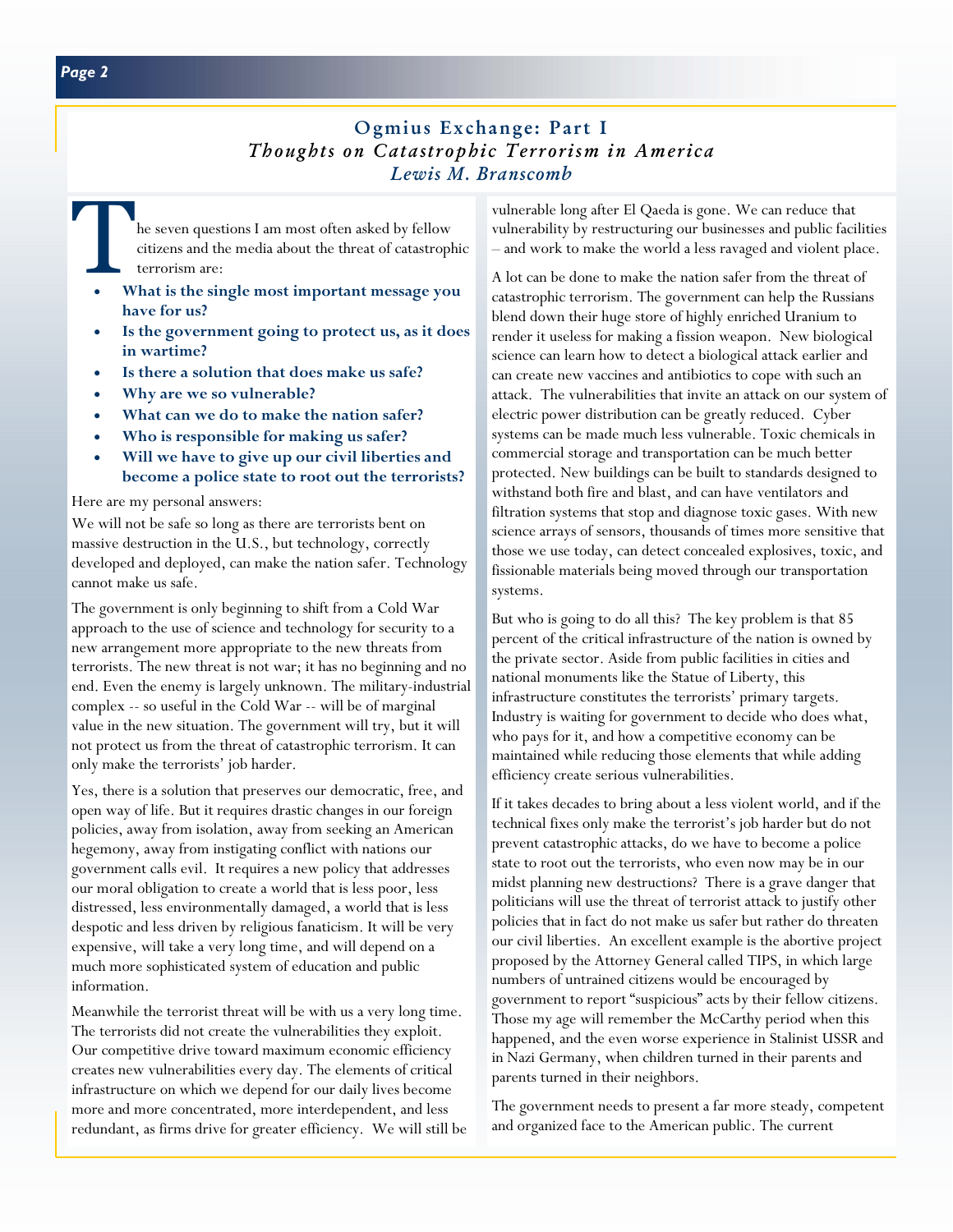## Ogmius Exchange Continued

tendency to announce color-coded levels of danger, when there is little private citizens can do in response, the repeated announcements that terrorists might be using scuba divers in Seattle or truck bombs in tunnels in the East, only serve to do the terrorists' job for them. Government-induced anxiety and the claim that we are in a "war" with terrorism only serve to increase the political dangers of erosion of our constitutional rights. We are not at war with terrorism. Wars have defined enemies, defined battlefields and defined outcomes. This very serious threat to our security has none of these. It is much more insidious and dangerous to our future as a democracy than is a conventional war.

As we face this future, a determined electorate must get its priorities straight. We must take a new look at the world around us. The frustration and suffering of a majority of the world's people can no longer be ignored. We must undertake a long period of restructuring our economy and the facilities that support it to make them more resilient. Finally, and most important, we must be determined not to allow our own political leaders to erode the very freedoms we struggle to protect.

*These views are my own, and should not be attributed to the National Academies of Science and of Engineering and the Institute of Medicine which sponsored the study of the Role of Science and Technology and Countering Terrorism, of which I was co-chair during the period from December 2001 to June 2002.* 

> Lewis M. Branscomb Harvard University [lewis\\_branscomb@Harvard.Edu](mailto:lewis_branscomb@Harvard.Edu)

## Ogmius Exchange: Part II *Thoughts on Catastrophic Terrorism in America Eugene Skolnikoff*

t does not take much imagination to see the many ways in which science and technology can be used by terrorists, nor to realize their relevance to measures to protect against terrorism. That relationship has received much attention in the government, in the public, and in the scientific and engineering communities in the year since Sept. 11. Many fearful scenarios have been suggested, along with sober studies of the dangers we face. Much attention has been given to possible nuclear, biological or chemical threats, with parallel discussion of the need for technologies to detect or protect or mitigate the effects of such attacks if they occur. The agenda is long and has resulted in science and technology being given a reasonably prominent place in the new Department of Homeland Security (DHS).

We must recognize, however, that a modern technological society inevitably is a vulnerable society. We have come to depend on large-scale technological systems –energy, communications, transportation, financial networks, water and food distribution, among others– whose interruption would have highly disruptive effects. Vulnerability of the systems can be lessened, but not eliminated if the systems are to operate and serve their function. Moreover, that vulnerability can be attacked not only by sophisticated science or technology, but also by everyday technologies, as we saw so tragically a year ago.

That ability to use any technology as a weapon is one of the "bedrock" attributes of science and technology: the fundamental characteristic that all scientific and technological knowledge can be used for beneficial or malign purposes; all knowledge is

#### "dual-use."

There are other bedrock attributes also relevant to the terrorist threat. One is that knowledge inevitably spreads. Barriers can delay, but not prevent transfer of knowledge to those who seek it and have the competence and resources to assimilate and use it. Transfer may not be easy, often it is quite difficult, but cannot be permanently prevented.

Another attribute is that the most significant applications of a new technology may be far from the original intended purpose of its development. Especially so when synergisms among scientific disciplines and technologies give rise to applications not foreseen within the individual fields. The best example is the ubiquitous silicon-based chip, so essential to high-performance computers, that depends on material science, lithography, computer science, and other disciplines for its design and manufacture.

All of these and related factors ought to put a different face on attempts to limit the knowledge available to "rogue" states or potential terrorists, and on the agenda for research and development. Disquieting signals have been appearing from Washington indicating an intention to discourage or prevent the publication of research results that are seen as having possible application to terrorist weapons, and to limit the fields in which foreign students may be engaged. There are legitimate questions about whether there ought to be any restrictions applied to publication (e.g. the detailed design of nuclear weapons), but the recent difficult history, predating Sept. 11, of the implementation of rules for controlling unclassified information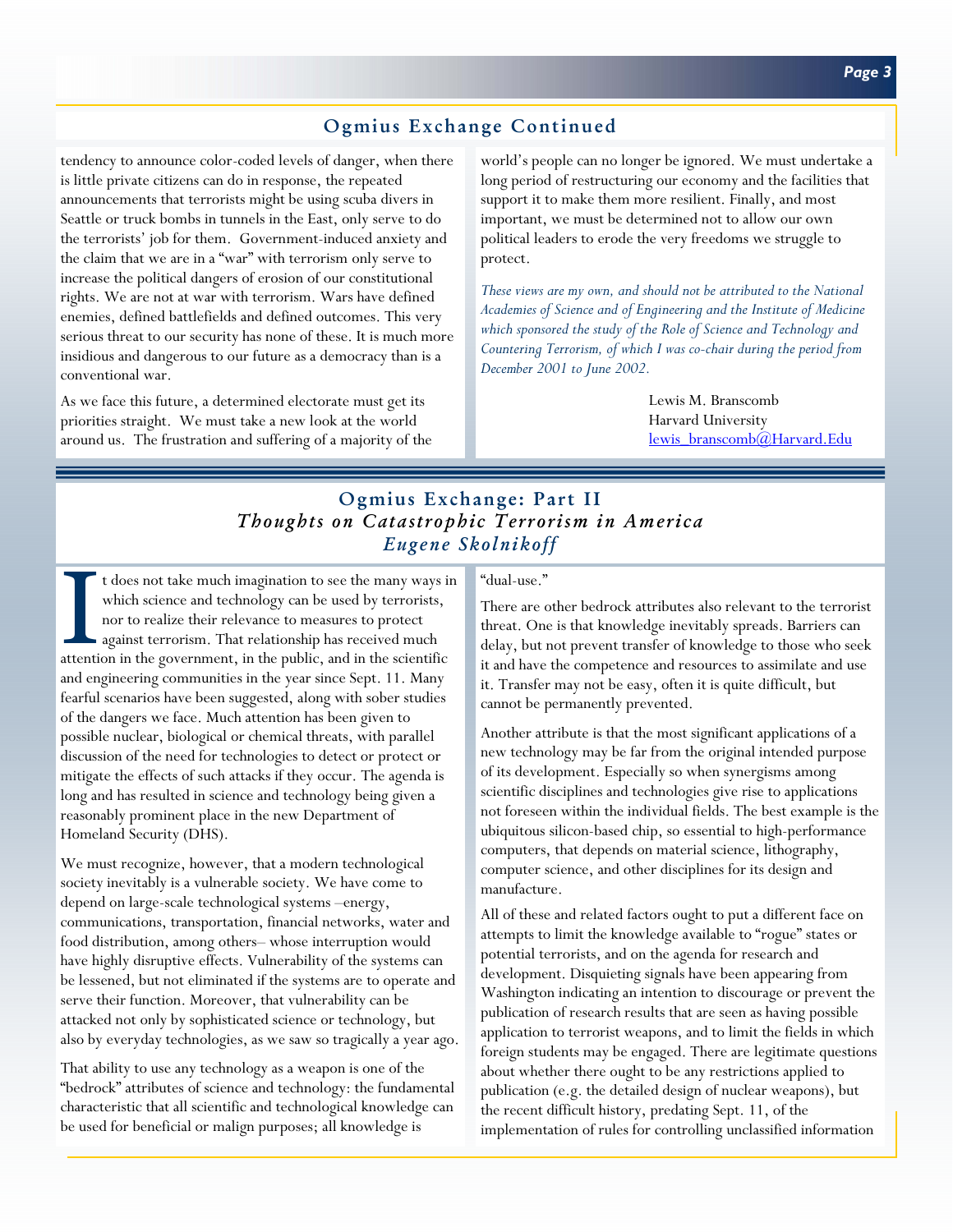### Ogmius Exchange: *Eugene Skolnikoff Continued*

under the International Trade in Arms Regulations (ITAR) makes it clear that it would be unwise to leave such matters to government decision alone and to implementation by national security agencies. Under the ITAR, onerous impediments to research in the space sciences have been imposed in the name of non-proliferation. The issues surrounding non-proliferation are real and important, but the regulations have been implemented with little apparent understanding of the effects on the research community or of the consequent implications for national security. Though the effects have been primarily in space sciences so far, the ITAR lists other disciplines to which it could be applied.

Blanket restrictions on openness of information and on the participation of qualified foreign students will not prevent information from reaching undesirable hands. The research community does, however, have an obligation to understand what controls, if any, should be instituted, and how they might be implemented. The recent policy adopted by the American Society of Microbiologists to monitor questionable papers in the editorial review process may provide a viable model. But, broader restrictions on information or people would only serve to reduce the vitality of the research and development enterprise in the US, a vitality that will be essential to meet the broadened

agenda posed by the terrorist threat.

That agenda now includes a range of goals, from frontier molecular biology on ways to detect and counter new disease pathogens to less sophisticated research on how the nation's vulnerabilities might be reduced or the effects of disruption minimized. The "simple" goals-- to improve the nation's public health system, or monitor the massive container traffic in the nation's ports, or build redundancy at reasonable cost in communications networks– may prove to be as important as the fundamental research in the laboratory. Whether esoteric research at the frontier or down-to-earth improvement and implementation of well-understood technologies is required, the quality of the R/D enterprise is essential. Over the years, we have learned what is essential to maintain that quality; we must not cripple it now through measures that superficially may appear appropriate but in fact are damaging to the resource we are trying to protect and ultimately will lessen rather than strengthen national security.

> Eugene B. Skolnikoff Professor of Political Science Emeritus Massachusetts Institute of Technology [ebskol@mit.edu](mailto:ebskol@mit.edu)

# Center Projects *"Science, Technology, and Security: Knowledge for the Post-9/11 World"*

Science<br>
survity has<br>
assumed a<br>
much great<br>
importance<br>
in the wake of the trag assumed a much greate[r](http://sciencepolicy.colorado.edu/events/security_symposium_2002/)  importance

# Science, Technology, and Security: Knowledge for the Post-9/11 World osıun

in the wake of the tragic events of 9/11. Scientific and technological knowledge and understanding are essential to enhance national security. Effective science and technologybased security policies depend critically upon assessing what knowledge is available, what knowledge is needed, and how decision makers might put that knowledge to effective use. The University of Colorado's four campuses have strong departments in science, engineering, and technology. In addition, the Front Range is home to several national laboratories, the National Center for Atmospheric Research, other major research universities, and the Air Force Academy.

The Center for Science and Technology Policy Research is sponsoring a symposium on October 10 and 11, 2002 entitled "Science, Technology, and Security: Knowledge for the Post-9/11 World." This symposium seeks to foster new connections and dialogue among the wealth of local experts on how better to integrate scientific and technological research with decision

making on issues ranging from computer security to bioterrorism. This symposium will bring together experts in the physical, natural, and social sciences to identify what we know, how to better use (and limit the misuse of) what we know, what we need to learn, and discuss issues and obstacles associated with each. The symposium will include working groups on topics such as bioterrorism, computer security, energy security, and critical infrastructure. The overriding objective is to make new and lasting connections among experts from the four CU campuses, NCAR, NOAA, NREL, NIST, University of Denver, Colorado State University, Colorado School of Mines, and the U.S Air Force Academy, as well as local and national security decision makers and experts. The Symposium is supported by the Alfred P. Sloan Foundation, the University of Colorado System, the University of Colorado at Boulder, Denver, and Colorado Springs, the University of Colorado Health Sciences Center, the University of Denver Graduate School of International Studies, and Colorado State University's Rocky Mountain Institute for Biosecurity Research. For more information see the symposium website at:

[http://sciencepolicy.colorado.edu/events/security\\_symposium](http://sciencepolicy.colorado.edu/events/security_symposium_2002/) \_2002/.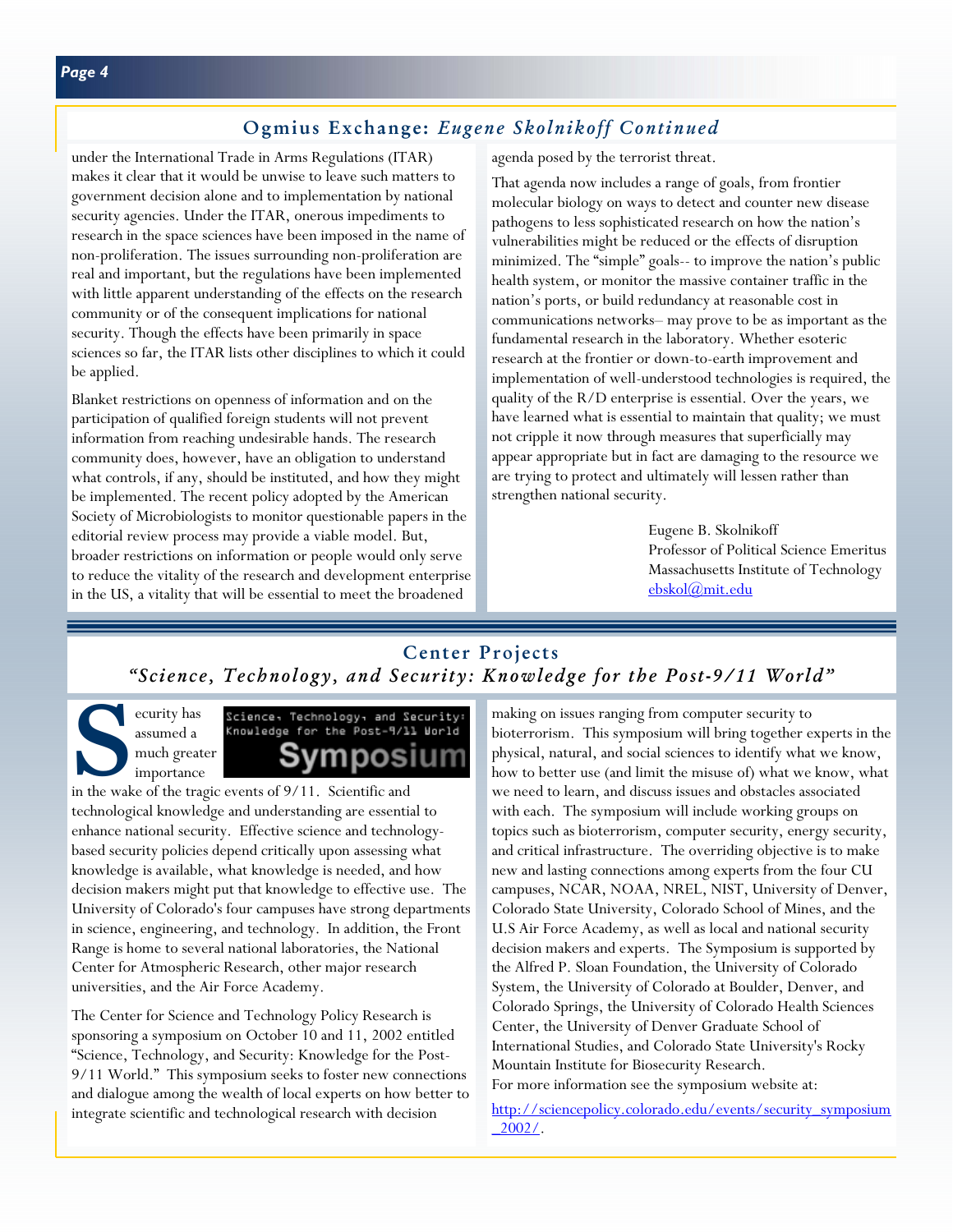### Ogmius News *Robert Frodeman Joins the Center*

obert Frodeman<br>
(http://sciencepolicy.colorado.edu/homepages/rfrodeman)<br>
joins the Center as a Research Scientist. Bob<br>
specializes in environmental philosophy, the<br>
philosophy of technology, and the philosophy of science [\(http://sciencepolicy.colorado.edu/homepages/rfrodeman\)](http://sciencepolicy.colorado.edu/homepages/rfrodeman)  joins the Center as a Research Scientist. Bob specializes in environmental philosophy, the His training includes a BA in history, an MS in the Earth sciences, and a PhD in philosophy (from Penn State). He has held positions at the University of Texas and the University of Tennessee, and has consulted for the US Geological Survey for the last nine years. In 2001-2002 Bob was the Hennebach Professor of the Humanities at the Colorado School of Mines, where he launched the New Directions Initiative [\(http://www.mines.edu/newdirections/\),](http://www.mines.edu/newdirections/) which has now relocated to the Center.

Bob is one of the principals of the Flatirons Outdoor Classroom Project [\(http://sciencepolicy.colorado.edu/flatirons/\),](http://sciencepolicy.colorado.edu/flatirons/) a

project at Flatirons Elementary in Boulder, Colorado, that consists of the creation of an interdisciplinary outdoor learning environment combining elements of science, art, social studies, and the humanities. The project has two parts. Part 1 focuses on the creation of an outdoor classroom space made up of the four elements listed above. Part 2 proposes the development of simultaneous and ongoing school curriculum projects to make full use of this unique space.

Bob also directs the Center's *Global Climate Change and Society Program* [\(http://sciencepolicy.colorado.edu/gccs/\),](http://sciencepolicy.colorado.edu/gccs/) where students explore the nature of scientific knowledge and the contribution that social scientific and humanistic perspectives play in public policy debates. He is the editor of *Earth Matters: the Earth Sciences, Philosophy, and the Claims of Community*, coeditor of the forthcoming set of essays *Nature Revisited*, and author of the forthcoming *Geo-Logic: Breaking Ground between Philosophy and the Earth Sciences*.

# Ogmius News *Center 2001-2002 Annual Report is Now Available*

he Center recently issued its 2001-2002 Annual Report, which summarizes the Center's accomplishments in its first year of operations. The report discusses the Center's research projects, educational opportunities, and outreach efforts, as well as presents highlights for all Center staff members. The report also

includes the Center's Program Plan and By-Laws.

The Annual Report is available online in pdf format at [http://sciencepolicy.colorado.edu/center\\_info/annual\\_report.](http://sciencepolicy.colorado.edu/center_info/annual_report.pdf) [pdf. C](http://sciencepolicy.colorado.edu/center_info/annual_report.pdf)ontact Ami Nacu-Schmidt a[t ami@cires.colorado.edu i](mailto:ami@cires.colorado.edu)f you would like to have a hard copy version mailed to you.

# Ogmius News *The Center for Science, Policy, & Outcomes Request for Proposals*

The Program Committee of the Research Symposium<br>with the Next Generation of Leaders in Science and<br>Technology Policy requests proposals for papers from<br>scholars and practitioners who have either received<br>their PhD (or othe with the Next Generation of Leaders in Science and Technology Policy requests proposals for papers from scholars and practitioners who have either received their PhD (or other terminal degree) no earlier than 1995 or who have completed all degree requirements with the exception of a thesis (ABD or equivalent).

The Research Symposium, to be held in Washington, DC on 22- 23 November 2002, is funded by the National Science Foundation (award number SES-0135170). It is a collaborative project of the Edward J. Bloustein School of Planning and Public Policy at Rutgers University and the Center for Science, Policy, & Outcomes (CSPO) of Columbia University, and co-sponsored by the American Association for the Advancement of Science

#### (AAAS).

The Research Symposium will address eight theme tracks in science and technology policy:

- 1. new history of science and technology policy;
- 2. R&D program analysis and evaluation;
- 3. expertise, advice, assessment, and evaluation;
- 4. science, technology, and human needs and values;
- 5. science, technology, and international issues;
- 6. science education, human resources, and workforce;
- 7. science and technology policy institutions and processes; and
- 8. science, technology, and the public.

Authors whose proposals are accepted will receive travel funding to attend the workshop and will be given an honorarium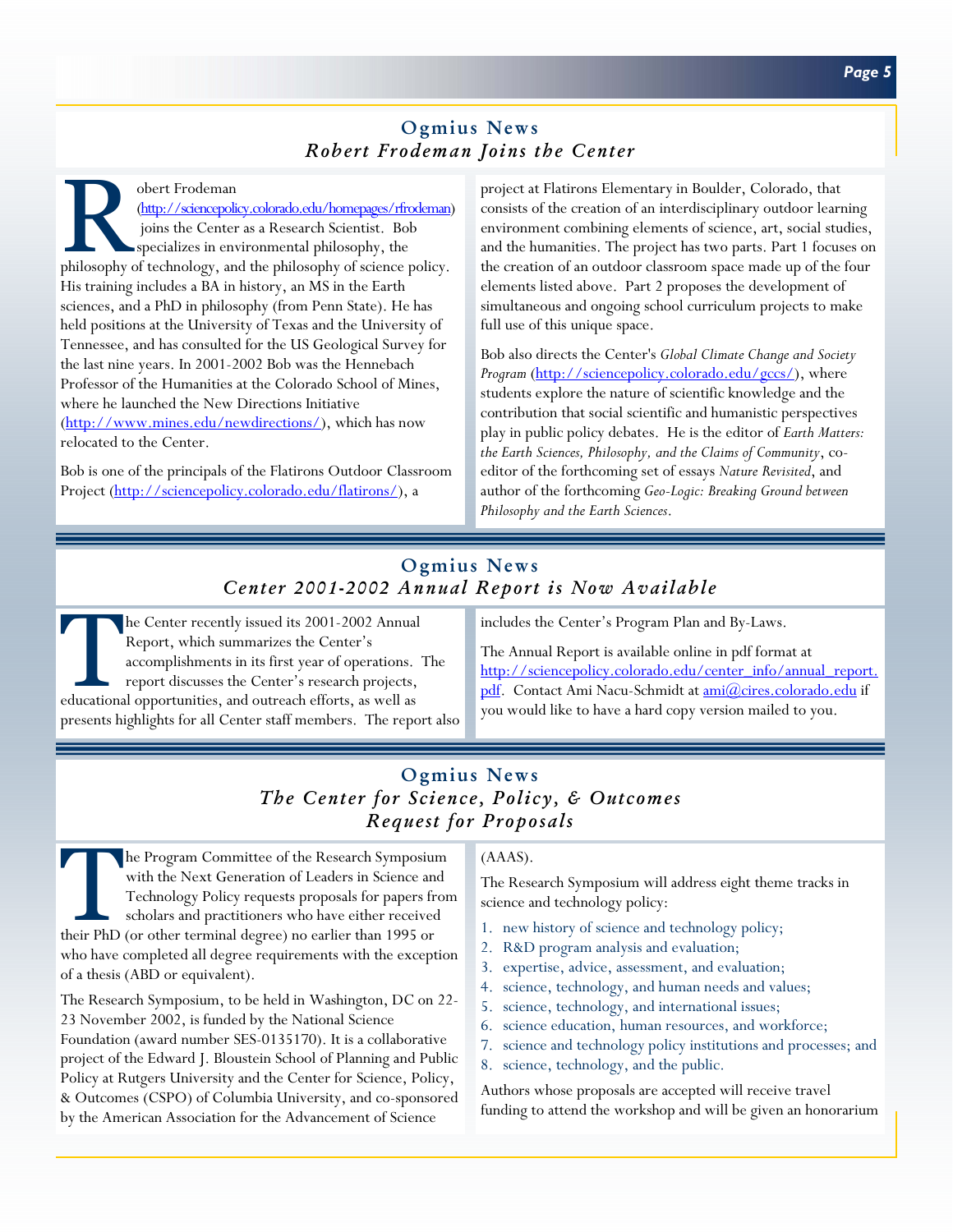## Ogmius News Continued

of \$750 upon presentation of a completed paper, to be published in a multi-authored volume from the Research Symposium. Senior scholars and practitioners will be invited to serve as discussants.

The purpose of the Research Symposium is to:

- 1) introduce the members of this "next generation" to each other, forging intellectual and social links that will persist over time;
- 2) introduce the "next generation" to more senior scholars and practitioners, subjecting new thinking to the discipline of experience and practice, and informing traditional perspectives and practice with fresh research and styles of analysis;
- 3) create a more coherent agenda among this "next generation" that represents both sound scholarship and relevant research; and
- 4) collect and disseminate the scholarship of this "next generation" group for a wider audience to appreciate.

Dissemination:

Program Committee co-chairs Guston and Sarewitz will edit a multi-authored volume, to be submitted for publication to

Columbia University Press for its new series "The Transforming Force: Science and the Making of the Future" (series editors Barry Bozeman and Richard Rhodes). The volume may also include the work of alternates or others.

The Center for Science, Policy, & Outcomes will maintain a website for the project [http://www.cspo.org/nextgen.](http://www.cspo.org/nextgen)

#### Contact:

David H. Guston Associate Professor and Director Program in Public Policy Edward J. Bloustein School of Planning & Public Policy Rutgers, The State University of New Jersey 33 Livingston Avenue, Suite 202 New Brunswick, NJ 08901-1980 732-932-2499 X-707 732-932-1107 (fax)

*This material is based on work supported by the National Science Foundation under Grant No. SES-0135170. Any opinions, findings, and conclusions or recommendations expressed in this material are those of the authors and do not necessarily reflect the views of the National Science Foundation.* 

# Ogmius News *Stanford Energy Modeling Forum*

organizations could meet to study important energy and<br>August 5th 2002 entitled "Climate Change Implications for<br>August 5th 2002 entitled "Climate Change Implications for<br>August 5th 2002 entitled "Climate Change Implicatio enter Research Affiliate Subhrendu Gangopadhyay [\(http://sciencepolicy.colorado.edu/homepages/subhrendu\)](http://sciencepolicy.colorado.edu/homepages/subhrendu)  gave a talk at the Stanford Energy Modeling Forum (EMF)'s annual meeting in Snowmass, Colorado on August 5th, 2002, entitled "Climate Change Implications for Ground Water Systems."

The Energy Modeling Forum was established in 1976 to provide a structured forum within which energy experts from government, industry, universities, and other research environmental issues of common interest.

## Center Educational Opportunities *Monthly Forum for SPGrads*

The Center hosts a monthly forum for graduate students and early-career scientists interested in issues of science and technology policy called SP Grads. The speaker at the September 20 SP Grads meeting [was Doug Walker of Boulder-based CommunityViz \(http://](http://www.communityviz.com/) www.communityviz.com/).

The following is an abstract of his talk:

CommunityViz is decision-support software that has been created by The Orton Family Foundation to help people make informed, collaborative decisions about their communities and their land. The tool seeks to help communities through the process of agreeing on values, understanding choices, analyzing and experimenting with alternatives, understanding holistic impacts, reaching decisions, and following up on actions and plans. Serving as a decision-making exploratory model, CommunityViz makes extensive use of maps, charts, and realistic 3D models as a common language for communication and collaboration. In my remarks I would hope to use one or two real-world examples of how CommunityViz has been used to launch a dialogue about how communities are making planning decisions, what problems we see, what CommunityViz is trying to do to help, and what still needs to be done. Possible drill-down topics of interest to me, at least, are how to present scientific models to the public and how the public decisionmaking process does, or should, unfold.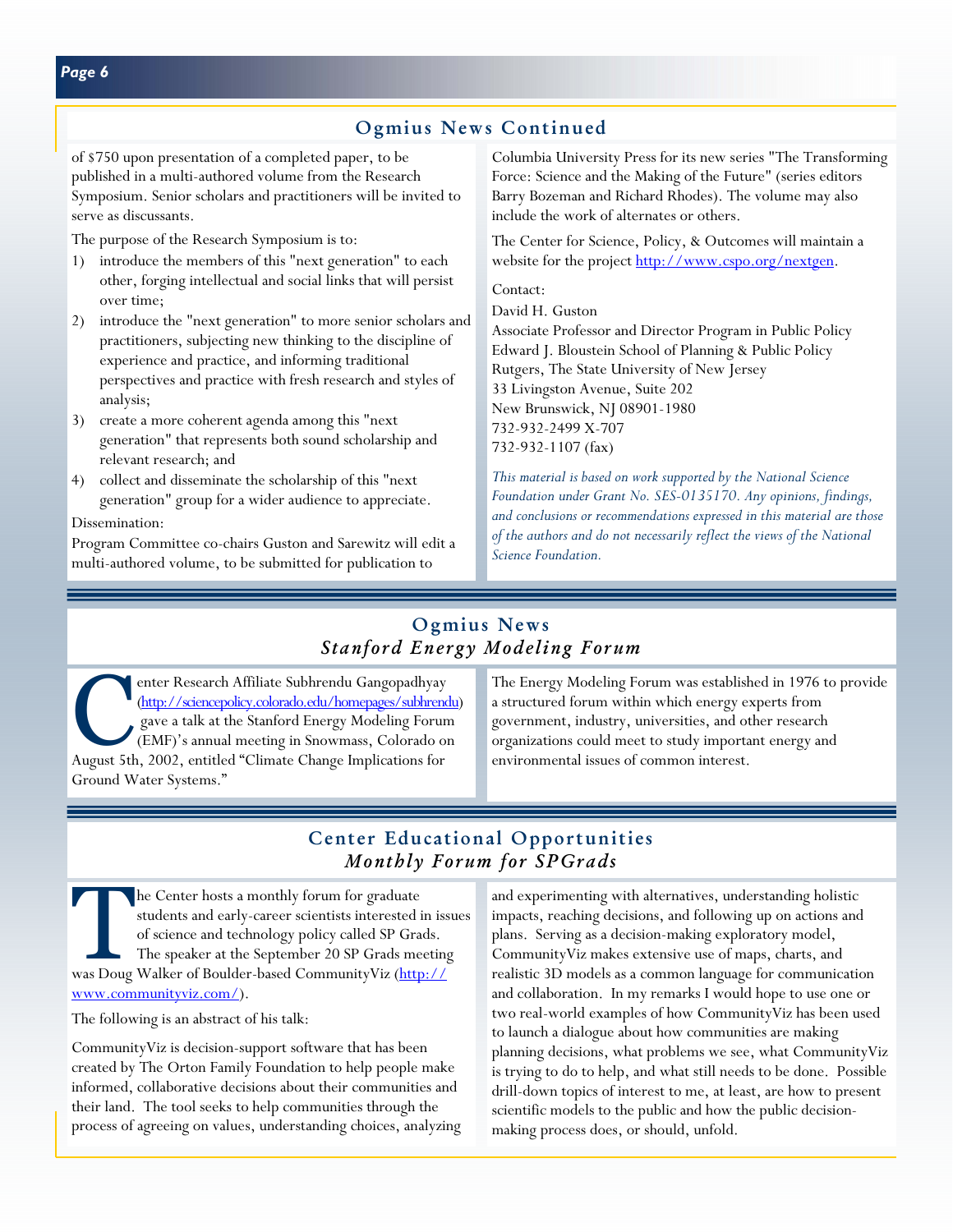# Recent Publications *Flood Damage in the United States, 1926-2000: A Reanalysis of National Weather Service Estimates*

ielke, R.A., Jr., Mary W. Downton, and J. Zoe<br>Barnard Miller, 2002: Flood Damage in the Unit<br>States, 1926-2000: A Reanalysis of National Wes<br>Service Estimates. Boulder, CO: UCAR. Barnard Miller, 2002: Flood Damage in the United States, 1926-2000: A Reanalysis of National Weather Service Estimates. Boulder, CO: UCAR.

Flood damage continues to increase in the United States, despite extensive flood management efforts. To address the problem of increasing damage, accurate data are needed on costs and vulnerability associated with flooding. Unfortunately, the

available records of historical flood damage do not provide the detailed information needed for policy evaluation, scientific analysis, and disaster mitigation planning. To address this problem the authors reanalyzed flood damage estimates collected by the National Weather Service (NWS) between 1926 and 2000. Their report, as well as the reanalyzed estimates, are available online at:

[http://www.flooddamagedata.org.](http://www.flooddamagedata.org) 

# Job Opportunities *AAAS Science and Technology Policy Fellowships, 2003-04*

cientists and engineers are invited to apply for one-year<br>science and technology policy fellowships in<br>Washington, DC, beginning September 2003. Fellows<br>serve in the Congress and several executive branch<br>agencies including science and technology policy fellowships in Washington, DC, beginning September 2003. Fellows serve in the Congress and several executive branch agencies including the U.S. Environmental Protection Agency, the U.S. Food and Drug Administration, the U.S. Department of Agriculture, the U.S. Agency for International Development and the U.S. Department of State.

These programs are designed to provide each Fellow with a unique public policy learning experience and to bring technical backgrounds and external perspectives to decision-making in the U.S. government.

Applicants must be U.S. citizens and must have a Ph.D. or an equivalent doctoral degree by the application deadline (January 10, 2003) from any physical, biological or social science, any

field of engineering or any relevant interdisciplinary field. Individuals with a master's degree in engineering and at least three years of post-degree professional experience also may apply. Federal employees are ineligible. Stipends begin at \$56,000.

For application instructions and further information about the AAAS Science and Technology Policy Fellowship Programs, contact:

1200 New York Avenue, NW Washington, DC 20005 Phone: (202) 326-6700 E-mail:  $\frac{\text{science}}{\text{co}(\omega)}$ aaas.org Web[: http://fellowships.aaas.org](http://fellowships.aaas.org)

Underrepresented minorities and persons with disabilities are encouraged to apply.

**To Subscribe to Ogmius, use the on-line form at: <http://sciencepolicy.colorado.edu/ogmius/subscriptions.html>**

#### **Or send an email to:**

#### **[ogmius-admin@sciencepolicy.colorado.edu](mailto:ogmius-admin@sciencepolicy.colorado.edu)**

#### **and include the following information:**

- *Name*
- *Organization*
- *Email Address*
- *Interests & Needs*
- *How you heard about Ogmius*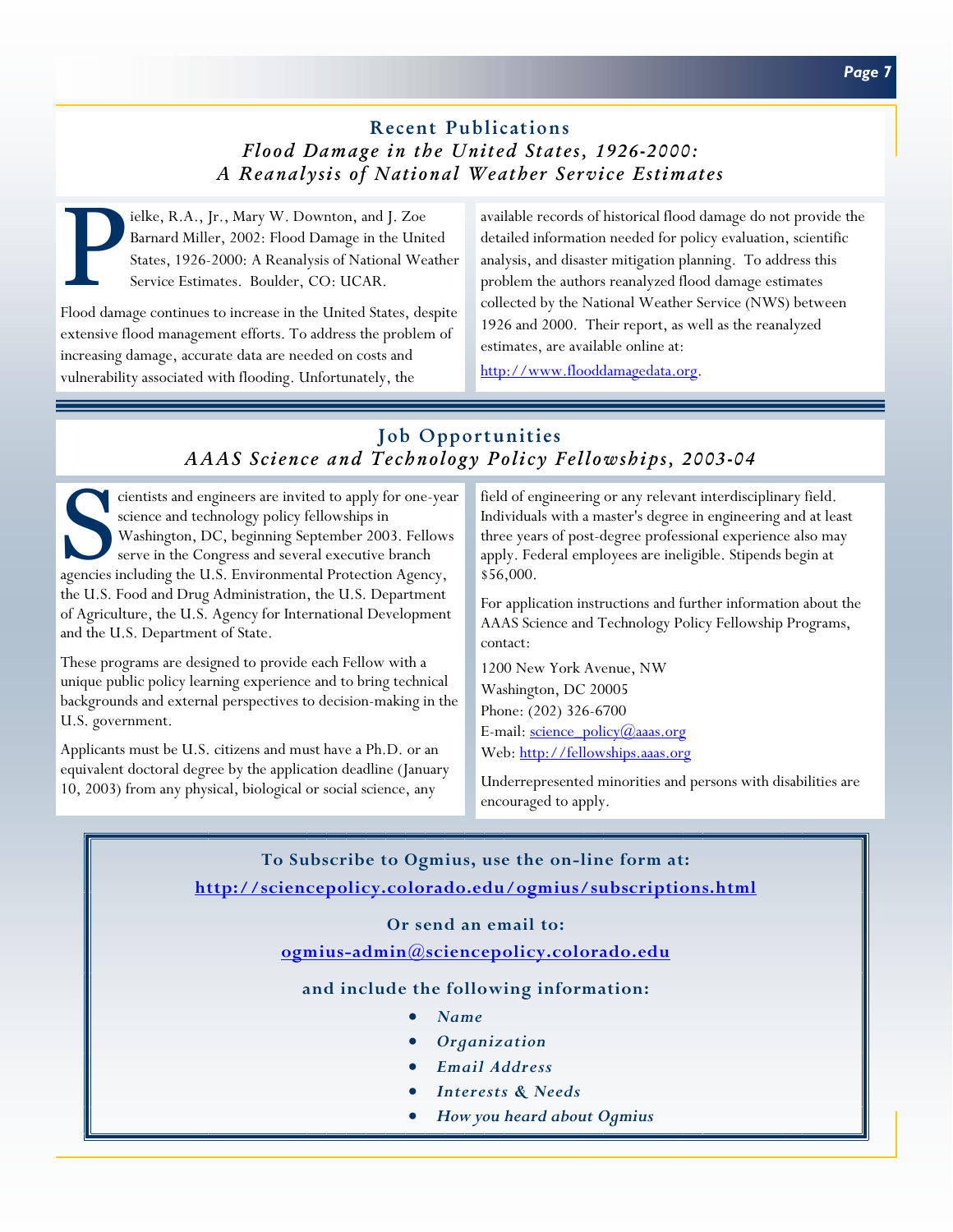# Job Opportunities *The Leonard Rieser Research Fellowship*

TheBoard of<br>
Directors of the<br>
Educational<br>
Foundation for<br>
Nuclear Science, publisher of Directors of the Educational Foundation for



the Bulletin of the Atomic Scientists, created the Leonard M. Rieser Research Fellowship in 1999. Leonard Rieser (1922 - 1998) was an outstanding scientist, professor of physics, leader, and mentor. He was a vocal advocate for the peaceful resolution of conflict, and served as the Chair of the Educational Foundation's Board of Directors from 1984 - 1998. Leonard was also a champion of young people, their ideas, and their efforts to build a more peaceful world. The Leonard M. Rieser Research Fellowship honors the belief Leonard had in the ability of the next generation to play a critical role in the resolution of persistent global security problems.

### **Fellowship Overview**

The Fellowship will annually provide one-time awards of \$2,500 to between three and five undergraduate students seeking to explore the connections between science, global security, and public policy (science students are especially encouraged to apply). It will be presented to students whose academic interests, extracurricular activities, and career aspirations demonstrate an interest in the role of scientists in formulating public policy and in addressing global security policy challenges.

Students selected to receive the Leonard M. Rieser Research Fellowship will be announced in the Bulletin of the Atomic Scientists, with a description of each Fellow's academic interests and project plans.

### **Eligibility and Application**

Any undergraduate student studying at a U.S. college or university is eligible to apply for the Leonard M. Rieser Research Fellowship. The Fellowship may be used over the course of one year to support academic research or professional development, in the United States or abroad. The Fellowship will be paid in two payments of \$1,250—one made at the commencement of the Fellowship, and the second upon its conclusion following the receipt of a project report and receipts. Specifically, the Fellowship could be used for the following purposes:

- To provide a stipend for an otherwise unpaid full-time internship;
- To provide for housing or a per diem for research conducted out of town;
- To underwrite the cost of travel or transportation to support academic research;
- For participation in or travel to professional conferences where the Fellow presents academic research;
- To underwrite the production costs of a special project, ranging from the making of a documentary film to laboratory work.

Students must supply the following materials when applying for the Fellowship:

- A completed application form. The form is available [online as a PDF \(http://www.thebulletin.org/fellows/](http://www.thebulletin.org/fellows/rieser.pdf) [rieser.pdf\) o](http://www.thebulletin.org/fellows/rieser.pdf)r Microsoft Word document [\(http://](http://www.thebulletin.org/fellows/rieser.doc) [www.thebulletin.org/fellows/rieser.doc\),](http://www.thebulletin.org/fellows/rieser.doc) or by writing to the address below.
- An 800-1,000 word narrative proposal describing the applicant's intended use of the Fellowship. Students will be asked to provide substantiation of the viability of the proposed project in the form of official letters of confirmation for internships, research at proposed institutions, acceptance to conferences, etc.
- A 1-page (single-spaced) personal essay, explaining how the applicant would benefit from the Fellowship and the experience being proposed
- Two letters of recommendation from relevant faculty members at the applicant's college or university

Selection for the Fellowship will be based upon the applicant's demonstrated interest in the fields of international affairs; global security policy; or science and public policy. While students are encouraged to be creative and imaginative in their use of the Fellowship, they are also encouraged to be realistic in the viability of the proposed project.

### **Application Deadlines and Notification**

Application materials for the Leonard M. Rieser Research Fellowship must be received no later than **March 3, 2003**. Letters of notification to all applicants will be mailed on or around **April 7, 2003**.

The Leonard M. Rieser Research Fellowship Attn: Stephen Schwartz Educational Foundation for Nuclear Science 6042 South Kimbark Avenue Chicago, IL 60637-2806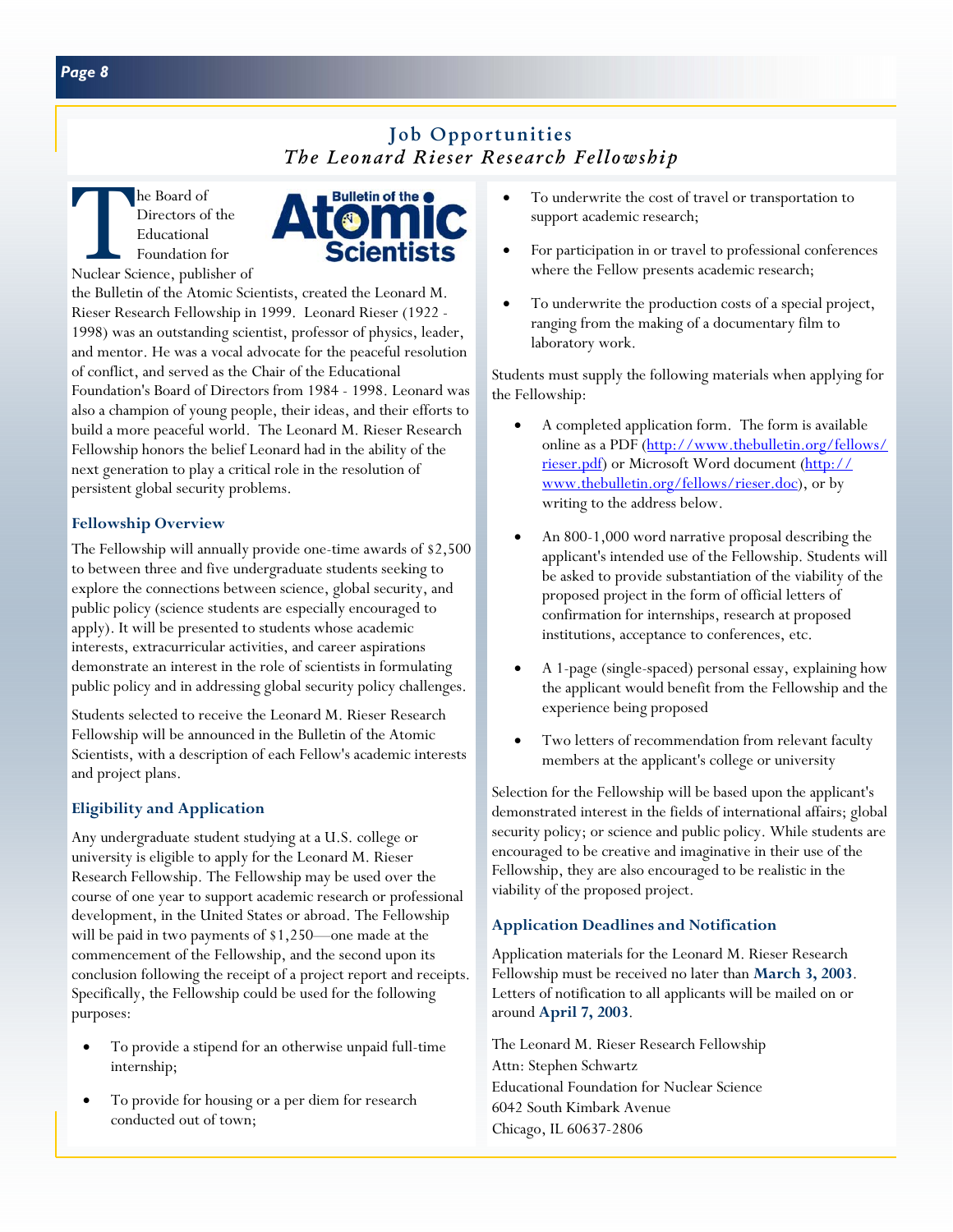# Job Opportunities *CIRES Western Water Assessment Managing Director*

The Cooperative Institute for Research in<br>Environmental Sciences (CIRES) at the U<br>Colorado at Boulder has an immediate of<br>Research Associate. The National Ocean<br>Atmospheric Administration (NOAA) under its Of Environmental Sciences (CIRES) at the University of Colorado at Boulder has an immediate opening for a Research Associate. The National Oceanic and Atmospheric Administration (NOAA) under its Office of Global Programs (OGP) developed the Regional Integrated Sciences and Assessments (RISA) program for research and development to improve climate information and its use in the Interior West and in other regions (the Northwest, Southwest, California and Florida). The NOAA-CIRES Western Water Assessment (WWA) began in 1999 and involves a team of over 30 scientists and students at the University of Colorado and NOAA's Climate Diagnostic Center.

#### **The objectives of the WWA project are to:**

- 1) understand the sensitivity of the user community to multiple stresses, the feasibility and environmental implications of various coping strategies, and the residual vulnerability of different groups when coping strategies fail;
- 2) develop issue-specific partnerships with climate-sensitive groups to examine the needs and barriers to the use of hydro-climate information and products; and
- 3) share findings on regional information needs with the federal and state agencies responsible for the operational development and delivery of hydro-climate information and products, and develop partnerships these agencies to improve the quality, relevance, use, and, ultimately, the value of operational hydro-climate products.

Research is stakeholder-driven. Research focuses on the decision-making processes of the individuals, groups, and organizations that have responsibility for managing water resources, as well as those who use the water, and those responsible for its treatment and the protection of the aquatic environment. Collectively, this diverse set of individuals, groups, and organizations represent the WWA "user community." By understanding the decision-making processes, the stresses, and the constraints of this community, WWA researchers can develop hydro-climate products that meet user needs, allowing the user community to make more informed decisions.

#### **Duties:**

• Contact Point. The WWA Managing Director will serve as the primary contact point for scientists and organizations interested in participating in WWA research. This will involve spending time discussing WWA research with outside individuals, and either providing outside individuals with information/products, or directing them to the WWA Team member(s) who can best help them.

- Presentations. The WWA Managing Director will be part of a team responsible for making presentations to outside groups (e.g., the Colorado Water Conservation Board, the Colorado River Water Conservation District), and at scientific meetings.
- Public Outreach. The WWA Managing Director will assist in providing content for WWA press releases, and be on hand to answer questions of immediate concern from both journalists and the general public.
- Rapid Response. During unusual regional events (e.g., the 2002 drought), provide critical information on expected stresses and potential responses to both stakeholders and congressional and State leaders.
- Governmental Relations. The WWA Managing Director will assist WWA team leaders providing all information required by NOAA-OGP program management, and material supporting congressional requests for increased funding.
- Develop content for the WWA web site and monthly newsletter. The WWA Managing Director will be responsible for providing content for the WWA web site, and ensuring the web site is up-to-date and well suited to the needs of the WWA user community. The Managing Director will also be responsible for soliciting and providing content for the WWA monthly newsletter.
- Workshops. The WWA Managing Director will play a primary role in developing the content, soliciting participation, and organizing the logistics of occasional WWA workshops.
- Writing proposals and reports. The WWA Managing Director will provide support in coordinating, writing, and editing WWA proposals and annual reports.
- Organizing and chairing team meetings. The WWA Managing Director will have primary responsibility for organizing and chairing monthly team meetings. This includes developing an agenda for the meetings, organizing speakers, and summarizing the meetings.
- Budget. The WWA Managing Director will be responsible for overseeing the WWA budget, and ensuring that non-CIRES personnel and external contractors are paid in a timely manner. The Managing Director will also be responsible for soliciting and providing budget updates to the WWA Management Team, and answering budgetrelated questions from WWA team members.